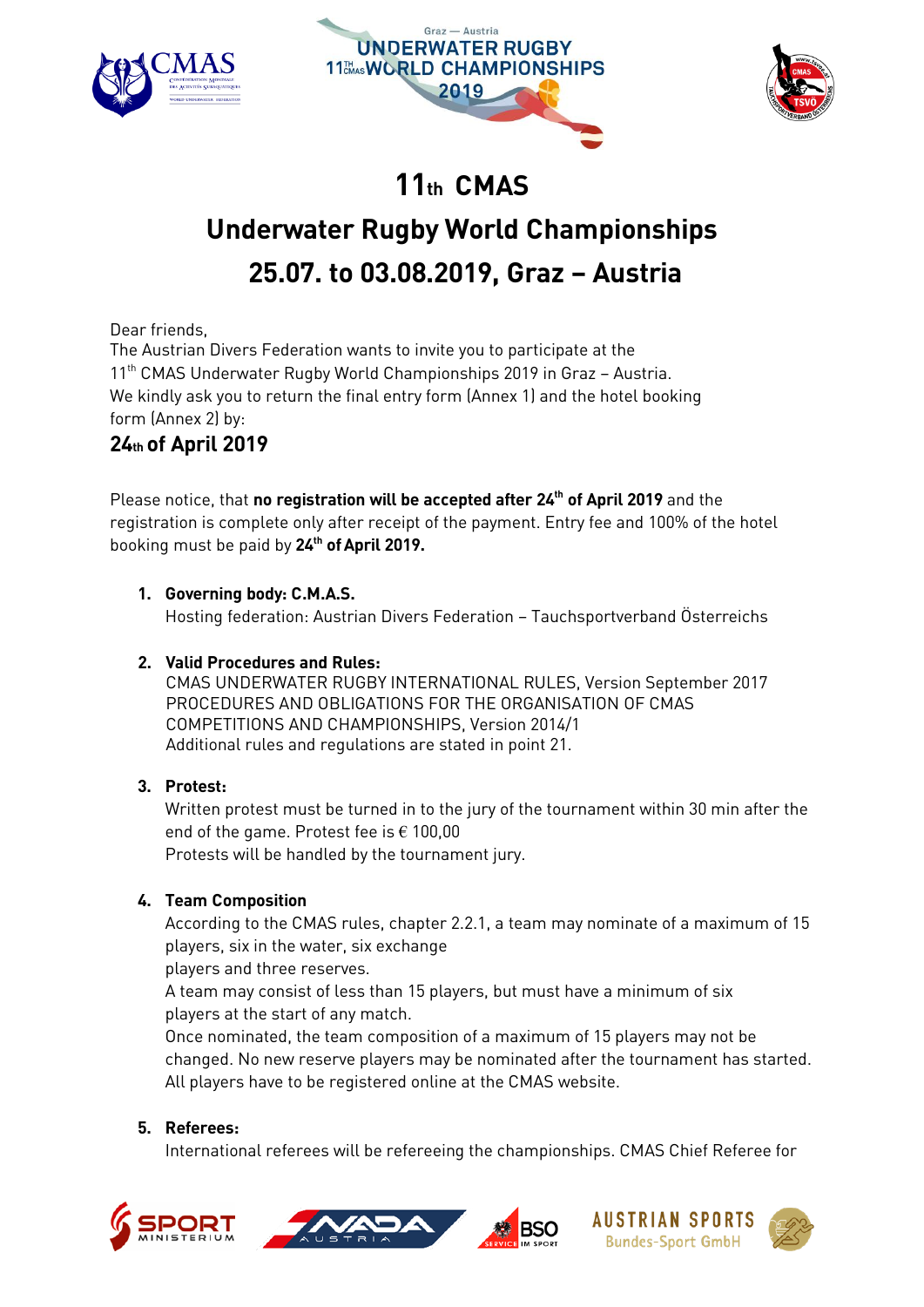





Underwater Rugby (nomination will follow shortly) will do the selection of referees.

Experiment of liability : Participation in the World Championship takes place at the participants own responsibility.<br>The besting fo

The hosting federation cannot accept liability for personal or material damages.

### 7. Venue:

Auster Sport- und Wellnessbad Graz Eggenberg Janzgasse 21 8020 Graz **Austria** 

Field dimensions: Length:  $16 \text{ m}$ Width :  $9<sub>m</sub>$ Depth :  $4 m$ Exchange area : 2.5 m Exchange area : 2.5 m Water temperature : 26 ºC

To shorten the playing area, an artificial wall (height: 4m, width: 3m length: 17m) will be installed in the pool. This wall will act as the exchange area on one side of the field.

Warm up area :<br>Length : 25 m Width :  $30 \text{ m}$ Depth :  $2.4$  m Water temperature : 26 °C Water temperature : 26 ºC

Food is absolutely forbidden in the whole inside area including the locker rooms.  $\frac{1}{\sqrt{2}}$  is the invitation is the restaurant. The restaurant the restaurant  $\frac{1}{\sqrt{2}}$ 

Glass bottles are also forbidden in the whole area.

**Outside pool**<br>An outside pool can be rented for training sessions. Baskets and balls are on site. Price per hour: will follow shortly Dimensions: Length:  $18 \text{ m}$ Width :  $20 m$ Depth :  $5<sub>m</sub>$ Depth : 5 m









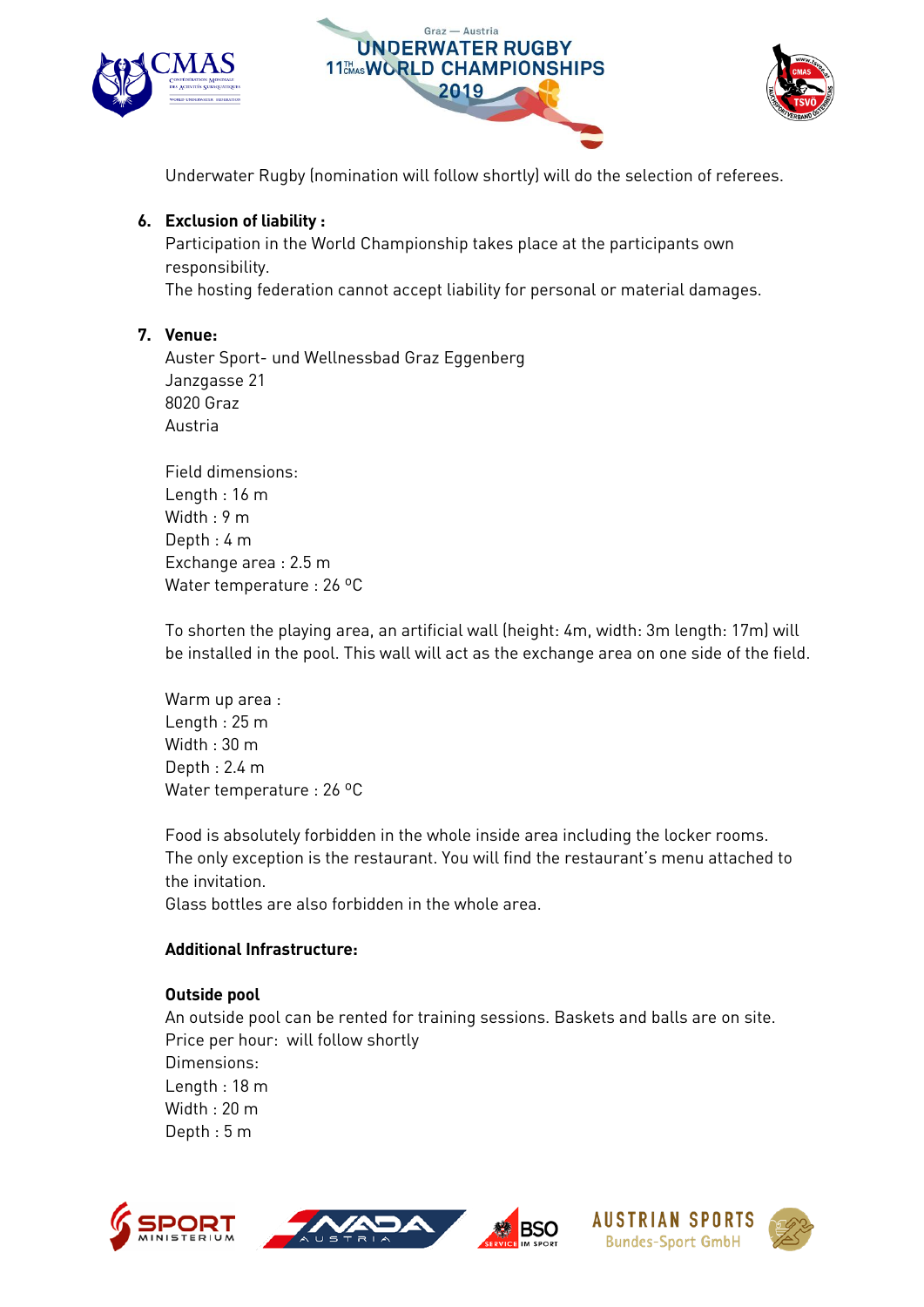





Spa Area<br>The spa area next to the pool area may be used by the athletes. The entrance to the  $T_{\rm{on}}$  area has to be poid concretely. Drice por downed follow shortly. spa area has to be paid separately. Price per day: will follow shortly

### 8. Timetable:

| Duration of the tournament: 25.07.-03.08.2019 |                                          |
|-----------------------------------------------|------------------------------------------|
| 25.07 - 26.07.2019                            | Training                                 |
| 26.07.2019                                    | Opening ceremony                         |
| 27. - 30.07.2019                              | Group games                              |
| $31. - 02.08.2019$                            | Knockout games                           |
| 03.08.2019                                    | Final games / Award and closing ceremony |
|                                               |                                          |

If more than 30 teams register to participate at the World Championships, training on<br>24.07.2010 will be concelled and the group games will start on that day. 26.07.2019 will be cancelled and the group games will start on that day.

e<br>Düdiger Hülc will be Rüdiger Hüls will be the Technical Delegate for these Championships.

10. International Jury of the tournament :<br>The composition of the jury will be defined by CMAS Underwater Rugby Commission. It will be announced as soon as possible, but at latest at the technical meeting.  $\frac{1}{2}$  be an indicated as  $\frac{1}{2}$  and  $\frac{1}{2}$  conflict at patienality or participation.  $\mathcal{L}$  member can be substituted to avoid conflict of nationality or participation in the substitute of  $\mathcal{L}$ 

**11. Registrations:**<br>The registration is complete when:

- a. the payment of the entry fee has been done
- b. the final entry form (Annex 1) has been sent to worldchampionship2019@qmail.com and to spo@cmas.org
- c. the inscription form, downloadable at the CMAS websites members area, has been send to CMAS Headquarters
- d. the payment of the inscription fee has been done
- e. the national federation is member of CMAS sport committee and affiliated to e. the national federation is member of CMAS sport committee and affiliated to underwater rugby

## All the above has to be done no later than 24th of April 2019.<br>You will get confirmation that we received your entry form a

You will get confirmation that we received your entry form and the payment.

You can also send the final entry form in writing to :<br>TSVÖ – Tauchsportverband Österreichs Slamastraße 23 BT-B, Obj 3 1230 Wien









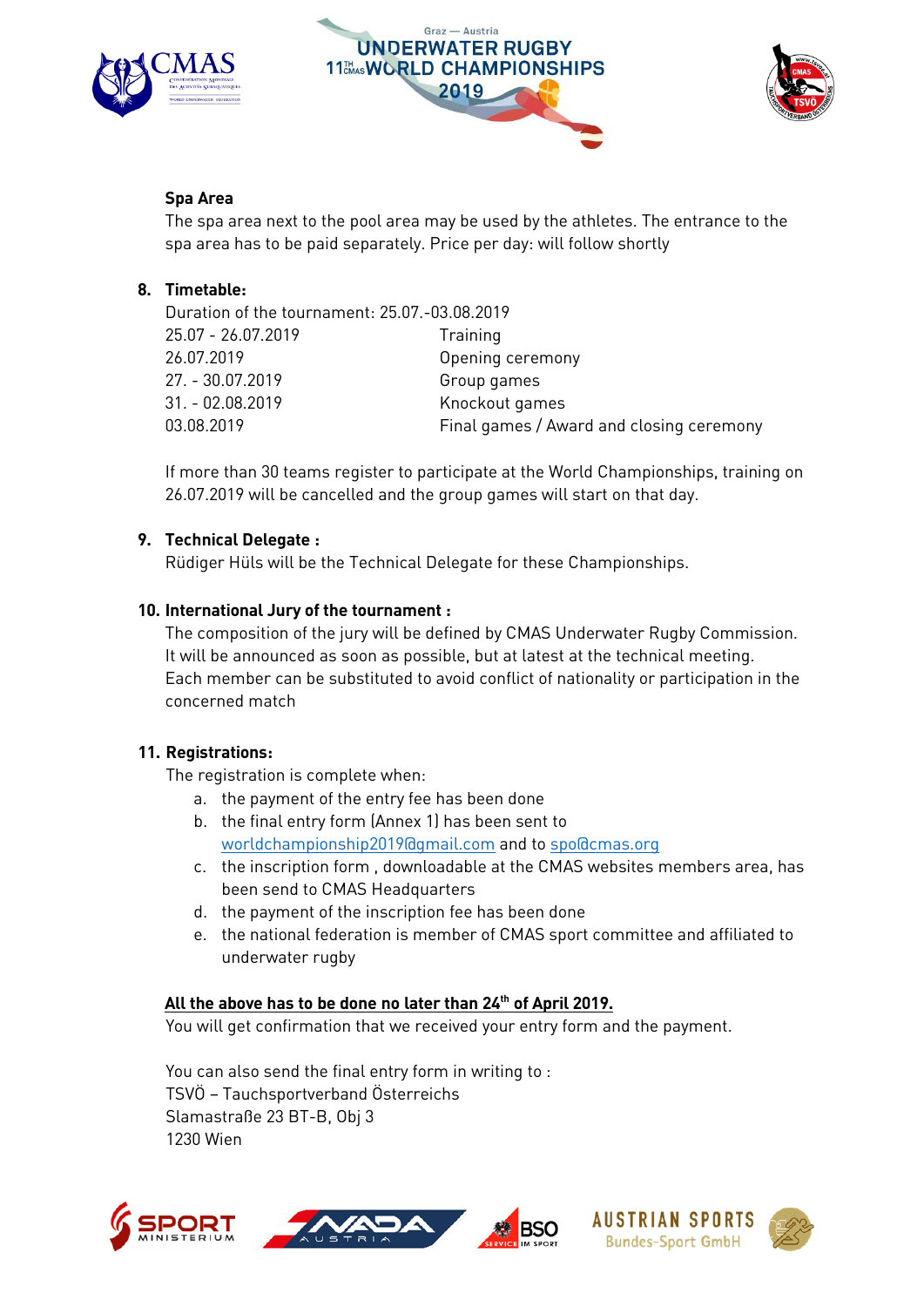





Austria

**3000 €**<br>Entry fees shall be n  $\frac{1}{1000}$  Country of the team conder" **not of banking charges** to UWR – Country of the team - gender", net of banking charges to:

TSVÖ – Tauchsportverband Österreichs<br>Slamastraße 23 BT-B, Obj 3 1230 Wien Bank: Steiermärkische Sparkasse Bank Account: Tauchsportverband Österreichs IBAN-Account no: AT552081500000749150 BIC-code: STSPAT2G

### Last day of payment :  $24<sup>th</sup>$  of April 2019

Due to organizational and budget constraints, payments cannot be refunded after the refunded after a  $2\ell$ 24" of April. Should a team find itself unable to attend for any reason, the payment<br>will be forfeit

### 13. The NON-OPTIONAL costs include:

- 1. Travel expenses and full pension for referees.
- 2. Full board and lodging of 3 C.M.A.S. delegates.
- 3. Accommodation of organization of the tournament.

4. Administration - telephone, mailing, circulation of documents (information/ results, etc.) and printing services before and during the Championships.

5. Printing expenses of badges for officials, judges, athletes, etc.

6. Transportation during the Championships, from and to the lodging, to and from the swimming pool for all team members.

the symmitting pool and communications 7. Cost for rent of the swimming pool and room for meetings, opening and closing ceremony.<br>8. Live-streaming of the Championship

 $\begin{array}{ccc} 3 & 1 \\ 1 & 1 \end{array}$ 

### 14. OPTIONAL costs that will be presented in the invitation:

### **Accommodation**

We offer three different hotels for teams to choose from.  $\mathsf{Data}$ 

# Details:<br>A&O Hotel and Hostel

The hotel offers two bed rooms and multi bed rooms. Rooms will be assigned to teams according to availability, on a first-come, first-serve basis. The hotel offers teams according to availability, on a first-come, first-come basis. The hotel offers either breakfast only or full board. If you choose full board, you can get packed









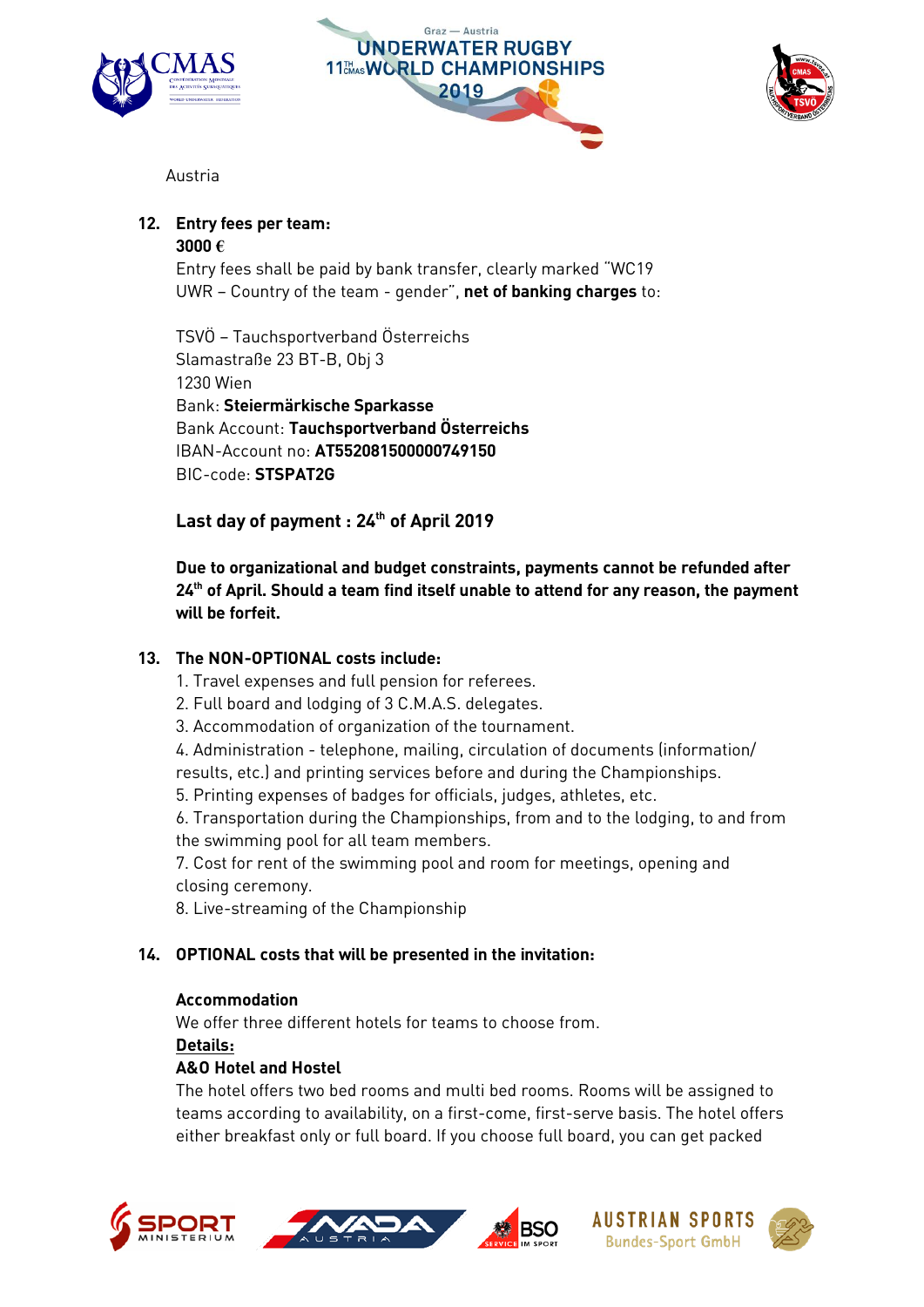





 $\frac{1}{2}$  inform us of the days vou pood this service by  $2F^{th}$  of lune 2010 inform us of the days you need this service by 25th June 2019.<br>Dining bours are:

Dining hours are:<br>Breakfast: 06:00 – 10:00

 $L$ unch:  $11:30 - 15:00$ 

Dinner  $17:00 - 21:00$ 

The dining room doesn't fit all quests at the same time, so please select your dining hours at the check in

### **Hotel IBIS**

The hotel offers rooms with two single beds. The only food option is breakfast only.

### **Hotel Daniel**

The hotel offers rooms for two persons with one double bed and either breakfast only, or breakfast and dinner.

Food: All offers include breakfast. A&O Hotel and Hostel offers breakfast only or full board. Hotel Daniel offers breakfast only or breakfast and Dinner.

Due to the Gala Dinner, the will be no dinner available at the hotels (neither A&O Hotel nor Hotel Daniel) on the 3rd of August.

Rooming: Hotel Daniel and Hotel IBIS only have double rooms. A&O Hotel and Hostel offer a combination of double bed rooms and four bed rooms. Teams will be assigned rooms according to availability, on a first-come, first-serve basis. Please choose the package according to the number of team members.

Location: All three hotels are within 200m to the main train station and have a tramway station in front of them.

trammay station in front of them. Additional information and can be found in the hotel booking form.

**Camping**<br>We can offer a place for camping at a local scouting associations outdoor grounds. Water and electricity are available. There is also a small kitchen, toilets and a shower. A barbecue is also free to use.

Please bring your own tent.

Location: Straßgangerstraße 246, 8052

Price:  $7\epsilon$  per person/per night [No food is included in this pric](mailto:worldchampionship2019@gmail.com)e. Reservation**:** E-Mail to worldchampionship2019@gmail.com

Gala Dinner: The Gala Dinner will take place at the aula of the University of Graz.<br>Catering: Food and beverages are included. Place: Universitätsplatz 3, 8010 Graz **Time: 03.08.2019 - 20:00 to 24:00** Arrival: All participant may leave the Championship venue after the Closing Ceremony and ride there together by tramway. Costs: 35€ per Person









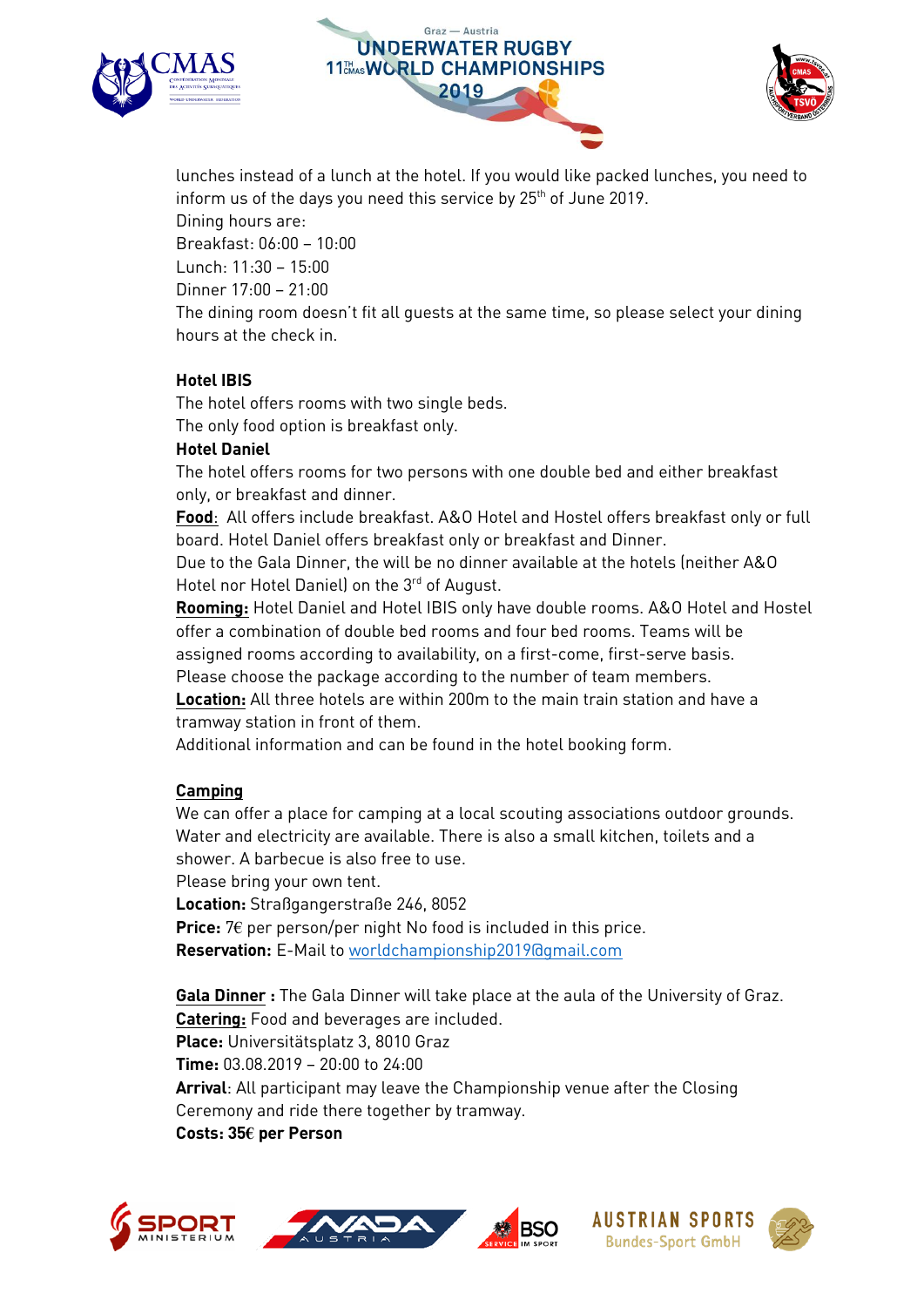





[Registration for the Gala dinner](mailto:worldchampionship2019@gmail.com) (Annex 4) has to be sent to world championship 2019. We also describe the set of June 2019. We also describe the set of June 2019. We also

**Payment: by bank transfer net of banking charges**:<br>clearly marked "WC19 UWR Gala dinner – Country of the team - gender", to TSVÖ – Tauchsportverband Österreichs Slamastraße 23 BT-B, Obj 3 1230 Wien Bank: Steiermärkische Sparkasse Bank Account: Tauchsportverband Österreichs IBAN-Account no: AT552081500000749150 BIC-code: STSPAT2G

Last day of registration for the gala dinner and payment :  $25<sup>th</sup>$  of June 2019

**Please note that your federation will be held accountable and billed for any damages incurred in hotel rooms or at the camp site that were caused by your team as well as any costs incurred at the hotels that were not settled before departure.**

**15. Participation acknowledgement:**<br>Participation of your team is accepted by the organizing committee returning a Participation of your team is accepted by the organizing committee returning a signed and stamped copy (scan) of the final entry form (Annex 1)

### 16. Medical care:

Medical care will be provided for during the competition. The nearest hospital is located 300m from the venue.

An ambulance and two paramedics will be on site. An ambulance and two paramedics will be on site.

**17. Playing mode:**<br>A detailed playing mode and schedule of games will be sent to all participating federations after final entry has been closed. The playing mode will be decided after federations after mode city has been closed. The playing mode with a section after 24th of April 2019. The composition of the groups in the preliminary round will result<br>from a draw. The pets for the draw will be determined according to the ranking of th from a draw. The pots for the draw will be determined according to the ranking of the

The total number of groups will be decided after the number of participating teams is The total number of groups will be decided after the number of participating teams is

known.<br>The draw will be done after the publication of the schedule. The place and time of the draw will be announced one week in advance.

18. Timing Schedule will be established and issued within two weeks after the registration deadline (24th)









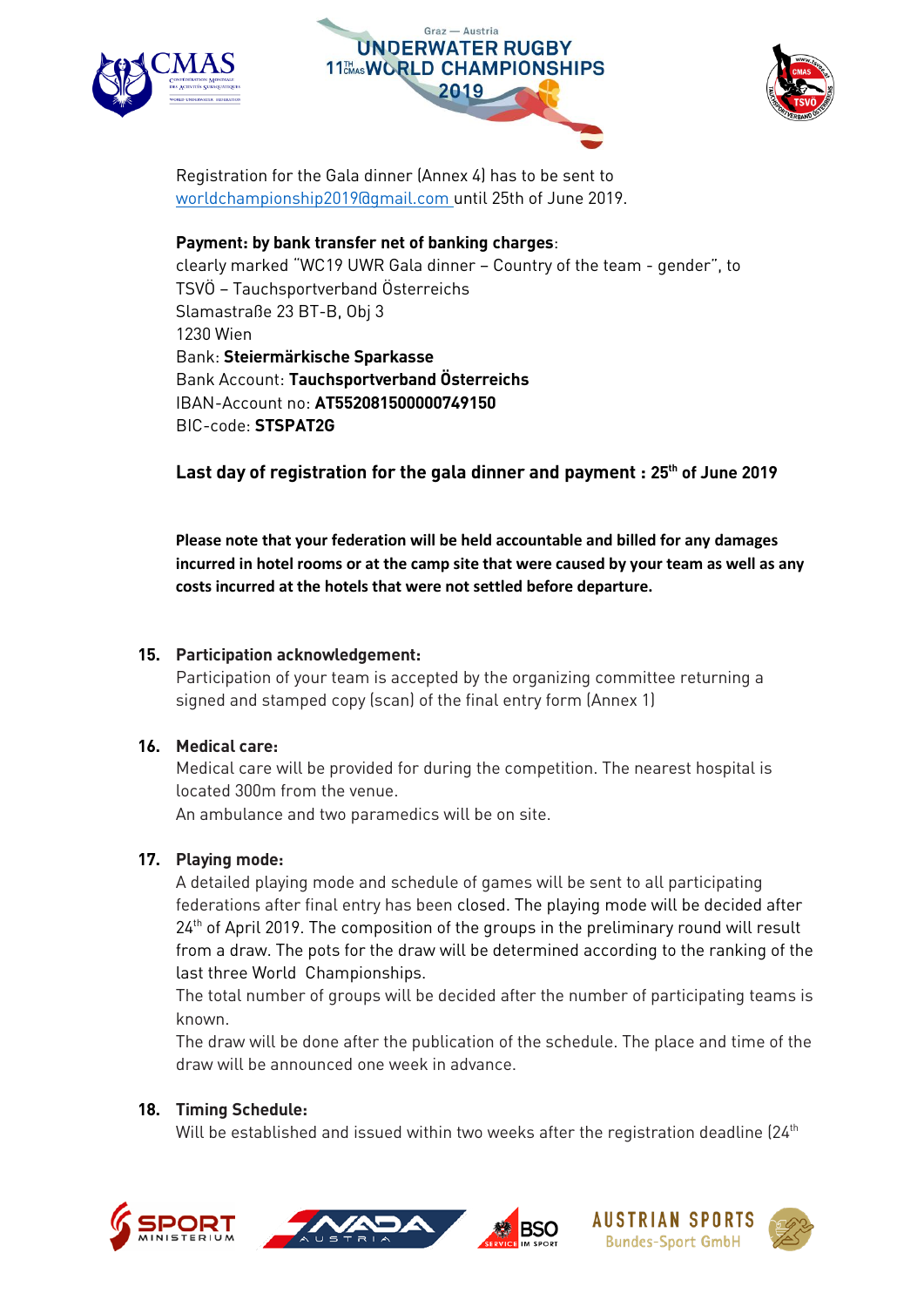





of April 2019)

**19. Contact person:**<br>Head of local organizing committee Name : Georg Ribitsch Address: Rudolfstraße 23  $8010$  Graz Austria Mobile: +43 650 811 12 83  $E \text{ mail} : worldchominach$ E-mail : worldchampionship2019@gmail.com

0r

TSVÖ – Tauchsportverband Österreichs<br>Slamastraße 23 BT-B, Obj 3 1230 Wien Austria Tel.: +43 664 466 21 12  $T_{\text{Mol}}$  office  $\theta$ tevee at E-Mail: office@tsvoe.at

20. Special requests:<br>In case you want to make special reservations of any kind (outdoor pool, spa area,  $\frac{1}{2}$   $\frac{1}{2}$  respectively. etc.) or have any other addition questions, please contact the head of local organizing

- 21. Additional Rules and Regulation for this Tournament<br>a. Any use of lubricants such as soap, shower gel, creams or Vaseline will be prohibited in the pool area because they severely deteriorate the quality of the water, which in turn degrades visibility in the pool both for players and video cameras. They may be used in the shower area but have to be washed off  $\frac{1}{2}$  may be used in the shower area but have to be was helped on the shower area but have to be was helped on  $\frac{1}{2}$ before entering the pool.
	- b. The amount of people watching games in the water will be limited to 2 per team. We will provide live streaming in the pool hall. Additional people in the very small water area would disturb the video production.
	- c. When a penalty throw is called, diving is forbidden to all players not directly If this rule is broken during the tournament, from thereon all players not If the required in any panelty throw's execution will be required to leave directly involved in any penalty throw the required to leave the required to leave the required to leave the regular state of  $\alpha$









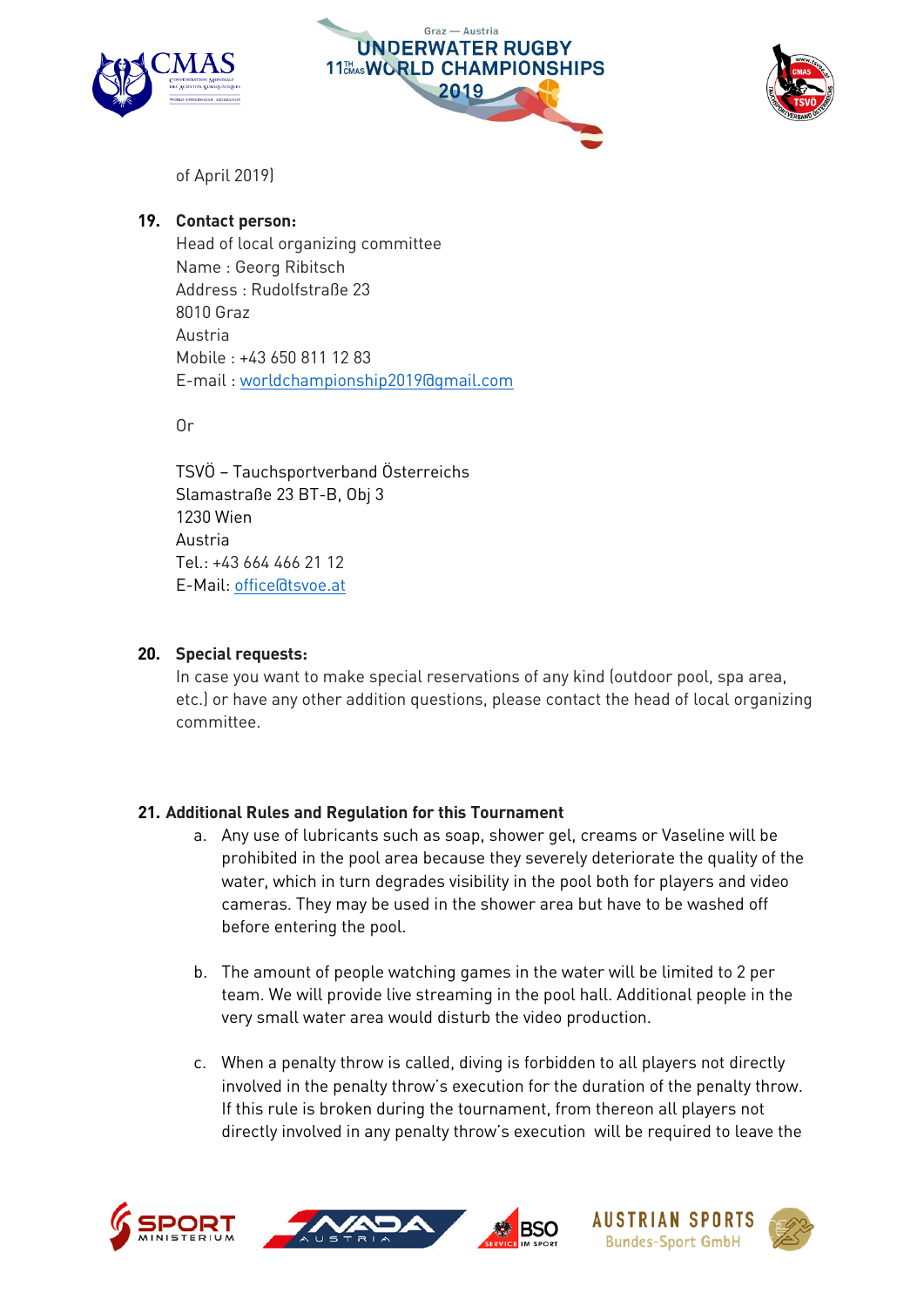





water. This is meant to improve conditions for video recording.

- d. All players of a team have to wear matching gear swimsuits or trunks and<br>jerseys (female) / trunks and jerseys (male) and caps of the same graphic design. The cut of the players' gear within a team may differ, as long as it is comprised within the rules below.
	- i. Men have to play in swimming trunks (speedos or shorts no longer than above the knee) and jerseys
	- ii. Women have to play in either swimsuits or bikini bottoms and jerseys. It is also allowed to play in swimsuits and jerseys. If they wear jerseys, the jerseys also have to be uniform for all players and if used, have to be worn by all players of a team.
	- iii. All players have to have their player's number visibly displayed, at least on the back of their suit or jersey, the player's name may be added. The number has to be between 15cm and 30cm high. The strokes have to be between 1.5cm and 3cm wide.
	- iv. The number has to stand out clearly from the background.
	- v. The jerseys have to be tight fitted and elastic.
	- vi. The jerseys have to be made out of fabric, similar to the fabric of swimsuits or swimming trunks.
	- Earman the ierseus have to be vii. For men, the jerseys have to be put in the put inside the put inside the put inside the put inside the put<br>Inside the put inside the put inside the put inside the put inside the put in the put in the put in the put in
	- viii.  $\,$  Shoulders shall not be covered by the jersey.
- e. Should a team not be correctly dressed at game-time, there will be a warning is disqualified for the game and the game is set 20:0 in favor of the opponent.
	- i. Backup gear lierseys and caps in both colors) will be available at the pool if needed for teams to borrow in case of unavailability or loss of pool if needed for teams to borrow in case of unavailability or loss of their original equipment.
- $f(x) = \frac{1}{2}x^2 + \frac{1}{2}y^2 + \frac{1}{2}z^2 + \frac{1}{2}z^2 + \frac{1}{2}z^2 + \frac{1}{2}z^2 + \frac{1}{2}z^2 + \frac{1}{2}z^2 + \frac{1}{2}z^2 + \frac{1}{2}z^2 + \frac{1}{2}z^2 + \frac{1}{2}z^2 + \frac{1}{2}z^2 + \frac{1}{2}z^2 + \frac{1}{2}z^2 + \frac{1}{2}z^2 + \frac{1}{2}z^2 + \frac{1}{2}z^2 + \frac{1}{2}z^2 + \frac{1}{2}$  $t_{\text{inert}}$ damaged jersey.
- 
- g. If replacement jersey is not available:<br>i. Colors Iteam white / team dark] will be changed. so the team with the damaged jersey can use the jerseys that are still intact.
	- ii. If both set of jerseys of one team are damaged, the whole team has to play with the jersey set provided by the organizers.
	- iii. If both teams have the same colored jerseys damaged, dark or white,  $\frac{1}{2}$ , If  $\frac{1}{2}$ so colors cannot be changed, both have to play with the jersey set









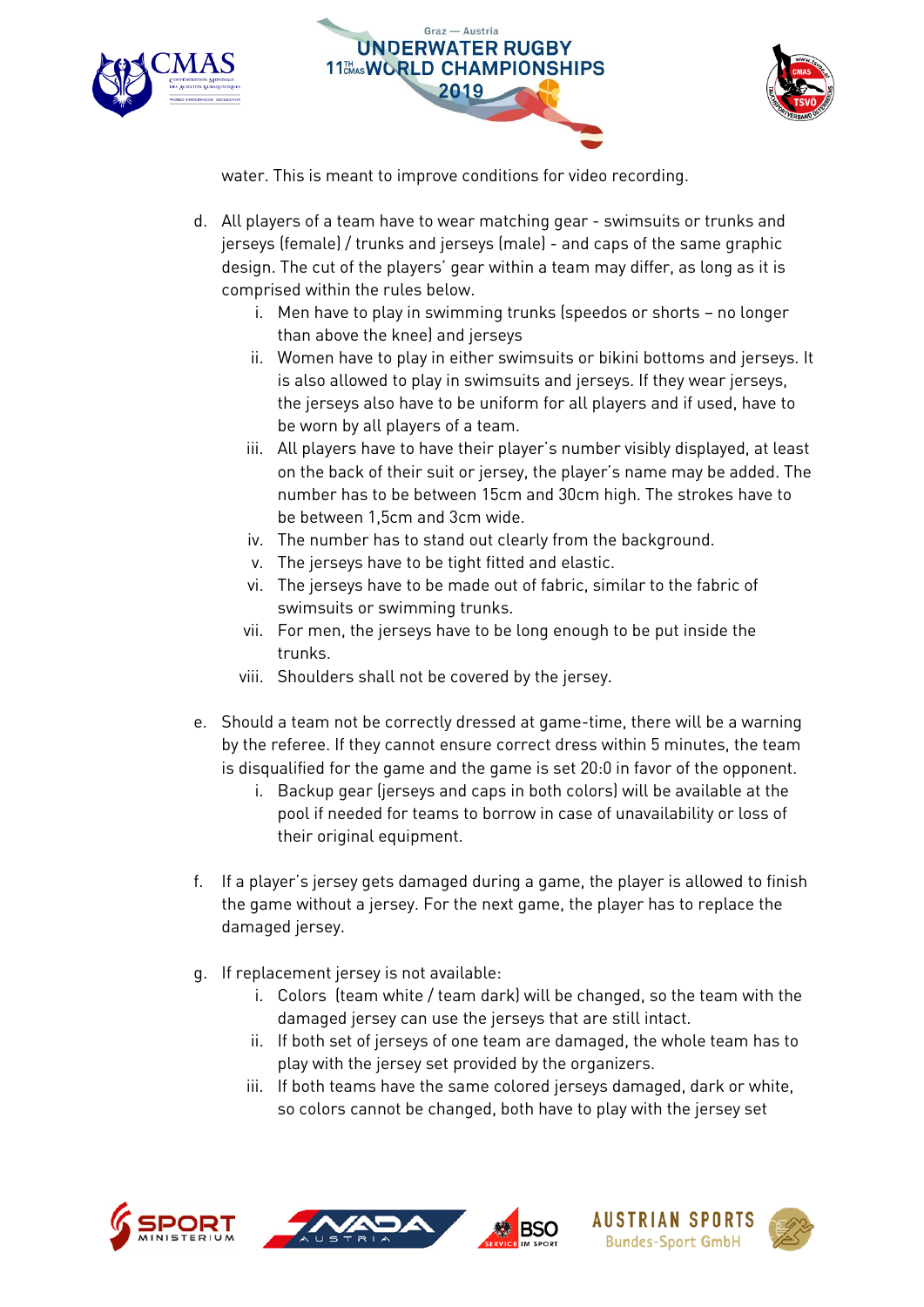





provided by the organizers.

- 
- h. Equipment check<br>i. All swimsuits, trunks and jerseys have to be pre- approved before the championship by the UWR Commission, by sending an artwork showing the design and getting an approval reply.
	- ii. Please send the artwork to these three e-mail addresses levent cavas@vahoo.com manuel@kajman.nu worldchampionship2019@gmail.com
	- iii. Comprehensive Equipment check will be performed after each team's training session, during the days before the championship matches start. All equipment to be used during the championship has to be presented at this equipment check.
	- iv. Before each match the referees will perform visual and if needed spotchecks of the teams.
	- checks of the teams. v. Swimsuits, trunks and jerseys not pre-approved could be rejected at
	- the championship.<br>vi. The Head of local organizing committee, Technical Delegate and Chief referee will jointly take the decision, if the equipment is according to the rules or not.
- 
- i. Suppliers<br>i. If your team does not have a supplier for the required gear, we  $\frac{1}{2}$  is team does not have a supplier for the required gear, we recommend these two companies.
	- 1. Bbosi
		- a. Contact
			- i. Helena Julià
			- i.<br>I. Helena Ghhe ii. <u>Helenaard Europa</u><br>195
		-
		- i. Swimsuits (closed back) 85€ per pair<br>ii Frunks
			- ii. Trunks 40€ per pair
			- iii. Jerseys

# 2. Guasabro<br>a. Contact:

- - i. Jorge Franco
	- i. Jorge France ii. <u>guusaan nagmameen.</u><br>.oc
- - *i* Swimsuits i. Swimsuits  $\frac{30}{6}$  per piece ii. Trunks  $\frac{30}{6}$  per piece 20€ per piece







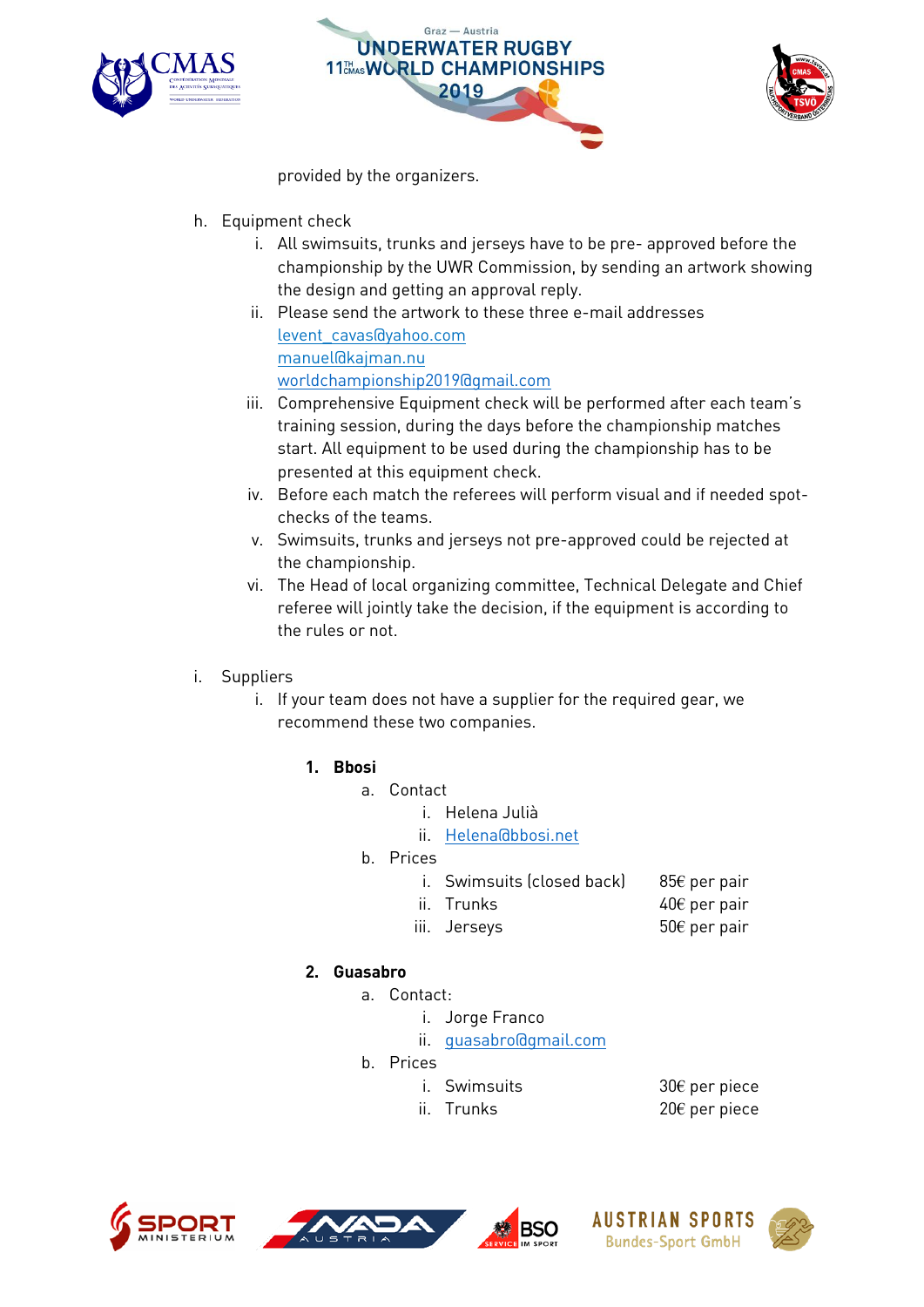





iii. Jerseys 25€ per piece

- $\frac{1}{1}$  ii. Both suppliers design and produce in the propose outfits clothing only swimsuits, trunks, and jerseys, but other representative clothing
- iii. You will find links to the supplier website and detailed information on iii. You will find the supplier website and detailed information on the World Championship website: <u>www.worldchampionship</u>
- 
- j. Ball selection<br>i. All balls for the ball selection need to be presented at the Team leader  $\sum_{i=1}^{\infty}$ 
	- ر<br>Movimur ii. Maximum one ball per team will be allowed to be submitted for the Ball
	- selection.<br>The cubm iii. The submitted balls will be checked by the reference before the Ball
	- selection. ive. After the check, the balls will be kept in custody by the referees, the life
	- ball selection takes place.<br>v. Only balls confirming to size and speed will be offered to player representatives for the selection.
	- vi. After the championship balls have been selected, they will only be use for tournament games and otherwise will be kept in custody by the  $f_{\text{reforoc}}$

22. Age limitations<br>The new rule for the age limitation in use for the World Championships 2019 in Graz The new rate for the age immediation in use for the World Championships 2019 in 1918. will be decided at the BoD meeting on 26.01.2019.

23. Nationality of athletes participating CMAS Championships<br>The new rule for the nationality of athletes in use for the World Championships 2019 in Graz will be decided at the BoD meeting on 26.01.2019.  $\mathcal{G}$  will be decided at the BoD meeting on 26.01.2019.

24. Players information<br>The National Federation are requested to send the following information to the  $T_{\text{inter}}$   $T_{\text{inter}}$   $T_{\text{inter}}$   $T_{\text{inter}}$  are  $T_{\text{inter}}$  to the following information to the following information to the following information to the following information to the following information to the following infor Austrian Divers Federation till 24th of May 2019.<br>Diavors information

Players information:

- 
- b. Profile picture (straight from front, white background, same clothing and pose b. Profile picture (straight from front, military same) came, same clothing and posefor all players of one team)<br>Hoight
- c. Height<br>d. Weight
- 
- e. Date of birth
- f. National team player since f. National team player since  $\mathbf{r}$